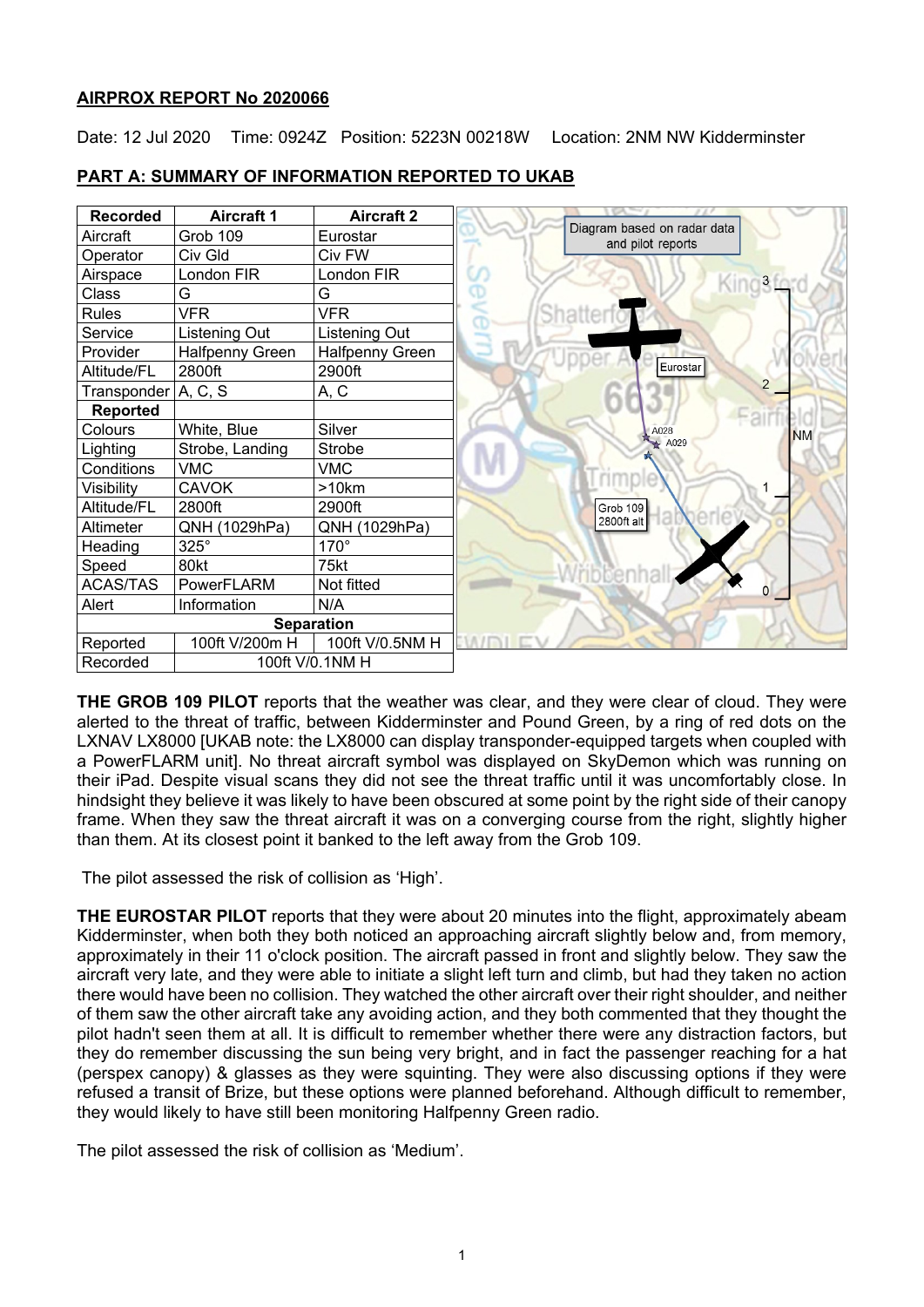## **Factual Background**

The weather at Birmingham was recorded as follows:

METAR EGBB 120920Z VRB03KT CAVOK 16/06 Q1029

#### **Analysis and Investigation**

Both aircraft are indicating 2800ft prior to CPA. Just before CPA the Eurostar climbs to 2900ft and turns left. The Grob 109 turns slightly left at CPA.



Figure 1: CPA 0924:15

#### **UKAB Secretariat**

The Grob 109 and Eurostar pilots shared an equal responsibility for collision avoidance and not to operate in such proximity to other aircraft as to create a collision hazard.[1](#page-1-0) If the incident geometry is considered as head-on or nearly so then both pilots were required to turn to the right.<sup>[2](#page-1-1)</sup>

#### **Summary**

An Airprox was reported when a Grob 109 and a Eurostar flew into proximity 2NM NW of Kidderminster at 0924Z on Sunday  $12<sup>th</sup>$  July 2020. Both pilots were operating under VFR in VMC, and both pilots listening out on Halfpenny Green.

#### **PART B: SUMMARY OF THE BOARD'S DISCUSSIONS**

Information available consisted of reports from both pilots, radar photographs/video recordings and reports from the air traffic controller involved. Relevant contributory factors mentioned during the Board's discussions are highlighted within the text in bold, with the numbers referring to the Contributory Factors table displayed in Part C.

Due to the exceptional circumstances presented by the coronavirus pandemic, this incident was assessed as part of a 'virtual' UK Airprox Board meeting where members provided dial-in/VTC comments.

The Board began by discussing the actions of the Grob 109 pilot. A Board member, who was familiar with the aircraft, said that the canopy layout obscured the pilot's view quite significantly; the general practice was to weave the aircraft during flight to try to increase the visibility and ensure the best

<span id="page-1-0"></span><sup>1</sup> SERA.3205 Proximity.

<span id="page-1-1"></span><sup>2</sup> SERA.3210 Right-of-way (c)(1) Approaching head-on.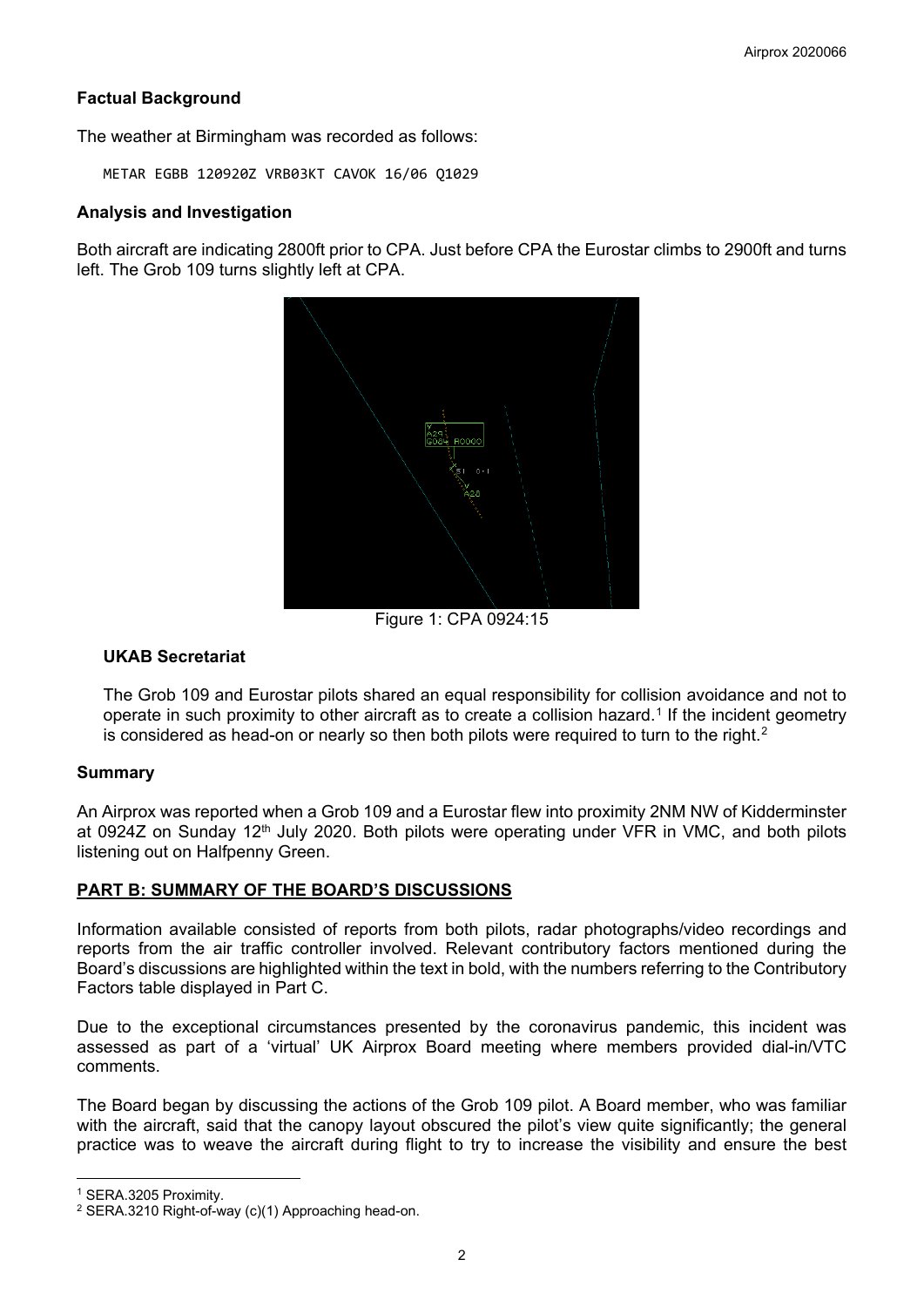available lookout. It was because of this that the Eurostar was probably obscured until the aircraft were too close for the Grob 109 pilot to materially increase the separation between the aircraft (**CF5**). The aircraft was fitted with PowerFLARM linked to SkyDemon, but the pilot did not receive any threat indications although they did have information on other aircraft in their vicinity. (**CF2**), the Board agreed that this demonstrated the importance of a good lookout. The BGA member reminded the Board that PowerFLARM can provide vertical information derived from MODE C interactions but cannot give positional information as this is not encoded within the MODE C transmissions, as such it can trigger an enhanced lookout scan, as it did in this case. Even though lookout was augmented due to the presence of other aircraft, the pilot acquired the conflicting aircraft late. Although not related to this Airprox the Board agreed that fully compatible EC equipment would likely have provided an earlier and directed warning.

Turning to the actions of the Eurostar pilot the Board agreed that the pilot also saw the Grob 109 late and carried out a turn and climb to increase separation. The Board noted the Eurostar pilot's observation that the sun and reaching for sunglasses had unfortunately distracted them at a time when they may have seen the Grob 109 earlier than they did (**CF3**).

Both pilots were listening out on the Halfpenny Green frequency but had not spoken or relayed any information about their intentions. Board members agreed that this does nothing to increase either their situational awareness or any other pilots. Members opined that if either pilot had spoken to Halfpenny Green the other pilot would have had increased situational awareness and this may have prevented this Airprox (**CF1**).

Turning to the risk, the Board agreed that both pilots had seen the other aircraft later than desirable and it was the slightly earlier sighting and action by the Eurostar pilot that had prevented the aircraft getting closer than they did. The Board agreed that the safety of the aircraft had not been assured (**CF4**), a Risk Category B.

# **PART C: ASSESSMENT OF CONTRIBUTORY FACTOR(S) AND RISK**

|                | 2020066                |                                                                                             |                                                           |  |  |  |  |  |  |
|----------------|------------------------|---------------------------------------------------------------------------------------------|-----------------------------------------------------------|--|--|--|--|--|--|
| CF.            | <b>Factor</b>          | <b>Description</b>                                                                          | <b>Amplification</b>                                      |  |  |  |  |  |  |
|                | <b>Flight Elements</b> |                                                                                             |                                                           |  |  |  |  |  |  |
|                |                        | • Situational Awareness of the Conflicting Aircraft and Action                              |                                                           |  |  |  |  |  |  |
| 1              | Contextual             | • Situational Awareness and Sensory Events                                                  | Pilot had no, late or only generic, Situational Awareness |  |  |  |  |  |  |
|                |                        | • Electronic Warning System Operation and Compliance                                        |                                                           |  |  |  |  |  |  |
| $\overline{2}$ | Contextual             | • Other warning system operation                                                            | Warning from a system other than TCAS                     |  |  |  |  |  |  |
|                | • See and Avoid        |                                                                                             |                                                           |  |  |  |  |  |  |
| 3              | <b>Human Factors</b>   | • Distraction - Job Related                                                                 | Pilot looking elsewhere                                   |  |  |  |  |  |  |
| 4              | Contextual             | • Near Airborne Collision with Aircraft,<br>Balloon, Dirigible or Other Piloted Air Vehicle | Piloted air vehicle                                       |  |  |  |  |  |  |
| 5.             | <b>Human Factors</b>   | • Monitoring of Other Aircraft                                                              | Late-sighting by one or both pilots                       |  |  |  |  |  |  |

#### Contributory Factor(s):

Degree of Risk: B.